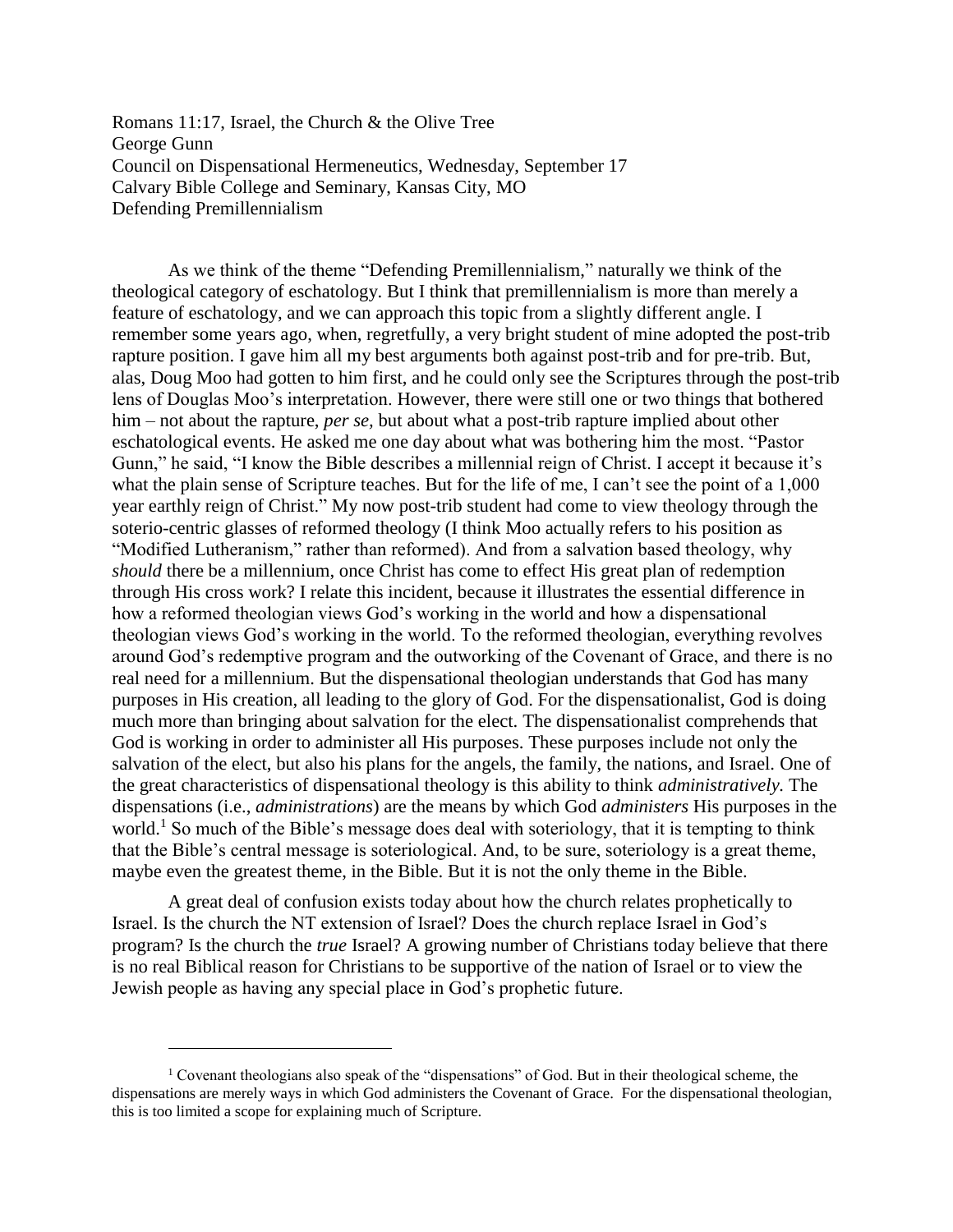Just for the record, I believe that we *should* be supportive of the nation of Israel, and that the Jewish people *do* have a special place in God's prophetic future. And this is based in large part upon what I believe about how the church relates prophetically to Israel.

Is this important? Yes. I believe it is tremendously important. First, because of the promise in the Abrahamic Covenant that God will bless those who bless the chosen descendants of Abraham, Isaac, and Jacob. Second, because getting this right, is the only way to understand correctly the meaning of the blessed hope, the expectation that Christ could appear at any moment to take us to the Father's House. Third, because it adequately explains why there must be an earthly millennial reign of Christ.

Romans 11:17 ("You … were grafted in among them") is widely misquoted and misunderstood resulting in a faulty understanding of the relationship between Israel and the church. Romans 11:11-24 speaks about God's faithfulness to His promises. It is given as both an encouragement to believing Jews and a caution to believing Gentiles not to despise the Jews. There is also an important practical application from this passage: If God is faithful to His promises to Israel, then we should not lose heart in thinking that he will fail in any way to fulfill His promises to us. Faulty conclusions about the meaning of Romans 11:17 include the following: "A transfer of covenant privileges from Israel to the church."<sup>2</sup> "Gentile Christians must remember that they are grafted into a Jewish faith, and that when they are grafted into the Old Testament people of God, they accept not only Israel's spiritual history as their own but also Jews as in some sense their siblings…."<sup>3</sup>

## **1 Romans 9-11 Dispensational, not soteriological**

 $\overline{a}$ 

In the Book of Romans, chapters 9-11 hold a unique position. They stand in marked contrast to the preceding chapters (3-8). Chapters 9-11 describe how God administers His affairs in the world in relation to national Israel; chapters 3-8 discuss soteriological issues. Most reformed theologians, influenced by covenant theology, fail to appreciate the uniqueness of these chapters because of reformed theology's soterio-centric focus. Admittedly, soteriology is a major topic within the Book of Romans. However, responsible exegesis should not presume any topic for a specific passage until such a topic is derived from the context. Chapter 9 of Romans introduces a major discourse shift in the book, evidenced by the list of benefits to Israel found in Romans 9:4-5. These verses resume a discussion that Paul had begun in 3:1-2. In chapters 1-2, Paul establishes the universal condemnation of all mankind – chapter 1: the condemnation of the Gentile world, chapter 2: the condemnation of the Jews. But this prompts a question that Paul addresses at the beginning of chapter 3. If there is no difference in the condemnation of Jews and Gentiles, what, then, is the advantage of the Jew (3:1)? In verse 2, Paul begins to answer this question, but he digresses before he finishes the answer. Note that he uses two adjectives to describe his answer, "*Much* (πολύς) in every way, for *first* (πρῶτος) the oracles of God were entrusted to them." The ordinal numeral "first" implies that there should be at least a "second" advantage in an enumerated list. Also, the adjective "much" implies that there should be more than just one advantage listed. However, Paul only lists one advantage of the Jews, namely that

<sup>2</sup> D. A. Carson and Douglas J. Moo, *An Introduction to the New Testament*, Second Edition (Grand Rapids: Zondervan, 2005), 392*.*

<sup>3</sup> Craig S. Keener and InterVarsity Press, *The IVP Bible Background Commentary: New Testament* (Downers Grove, Ill.: InterVarsity Press, 1993), Ro 11:9*.*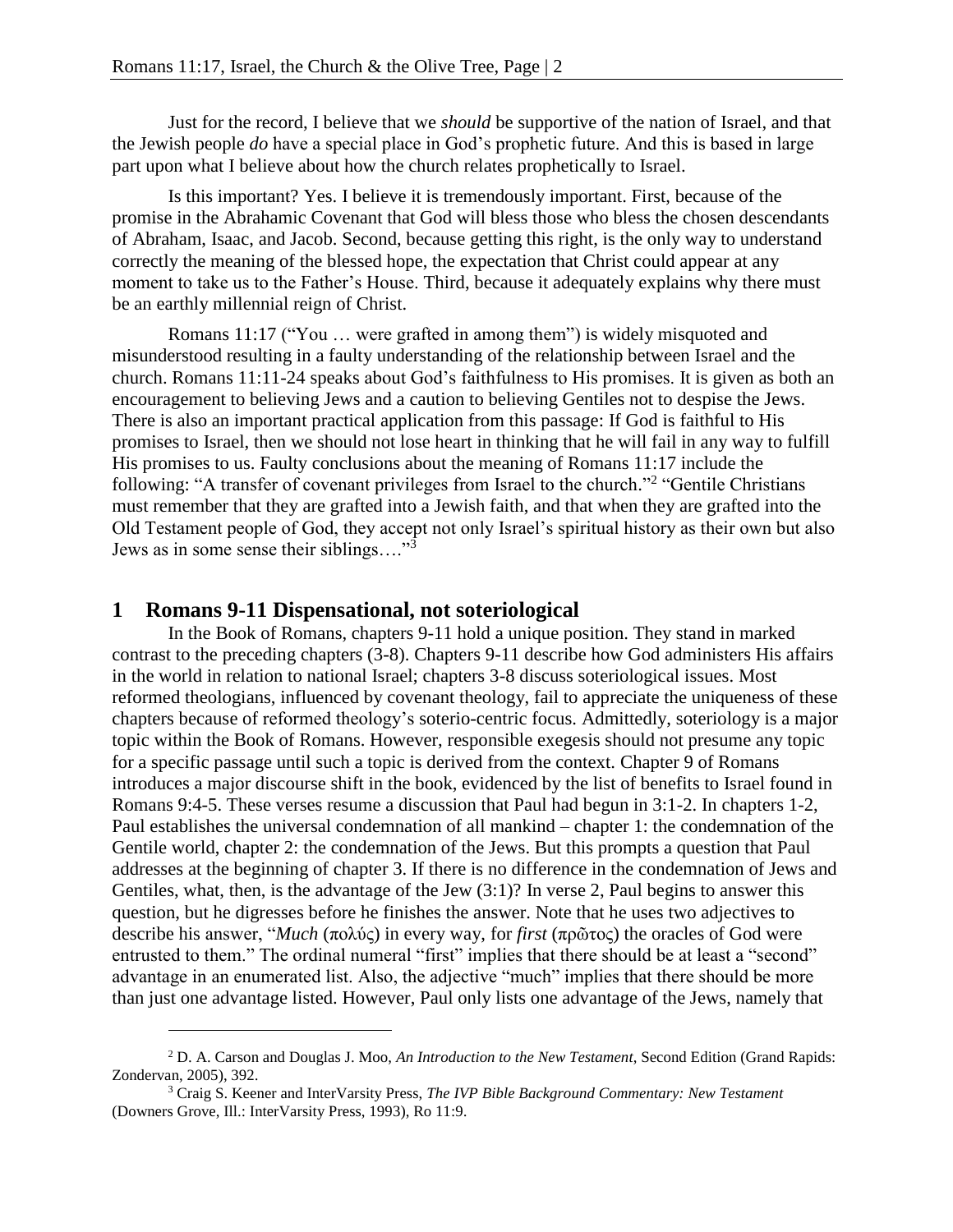they were entrusted with God's special revelation (λογία τοῦ θεοῦ). What comes next in the Book of Romans, may be considered a very lengthy digression in the remainder of chapter 3 through then end of chapter 8, in which Paul discusses soteriological matters. This is the answer to the plight of humanity introduced in chapters 1-2. But once he has concluded this lengthy soteriological section, Paul, in 9:4-5, resumes his answer to the question of Israel's advantage, and he completes the list he had begun in 3:1-2. In all, Paul's list of advantages to the Jews consists of nine features.

- 1. Scripture, 3:2
- 2. The Adoption, 9:4
- 3. The Glory
- 4. The Covenants
- 5. The Law
- 6. Temple Service
- 7. The Promises
- 8. The Forefathers, 9:5
- 9. The Messiah

 $\overline{a}$ 

It should be noted that, while some of these nine features touch on soteriological themes, they are not *all* soteriological in nature. For example, the fact that Israel was entrusted with the Scriptures does not demand that Israel is a "saved" nation; much of the content of the "covenants" has to do with nations, geographical boundaries, dynastic privilege, etc.; much of the "law" deals with civil statutes and personal relationships not directly related to salvation; and possession of the "forefathers" in one's ancestry most certainly has nothing to do with salvation (see John 1:13). Rather, it is better to view these nine features as *administrative* (i.e. dispensational) advantages for Israel. They describe the administrative privileges given to national Israel as God's appointed mediatorial agent in the world. This introduces the theme of chapters 9-11 as an administrative/dispensational theme, rather than a soteriological one, <sup>4</sup> and is crucial to one's proper understanding of the Olive Tree metaphor in chapter 11.

The way this fits in with the overall structure of Romans may be diagrammed as follows:

<sup>4</sup> Moo comes close to seeing this when he observes, "Paul is thinking mainly in terms of corporate bodies, not in terms of individuals within those bodies." Douglas Moo, *The Epistle to the Romans,* New International Commentary on the New Testament (Grand Rapids: Eerdmans, 1996), 686.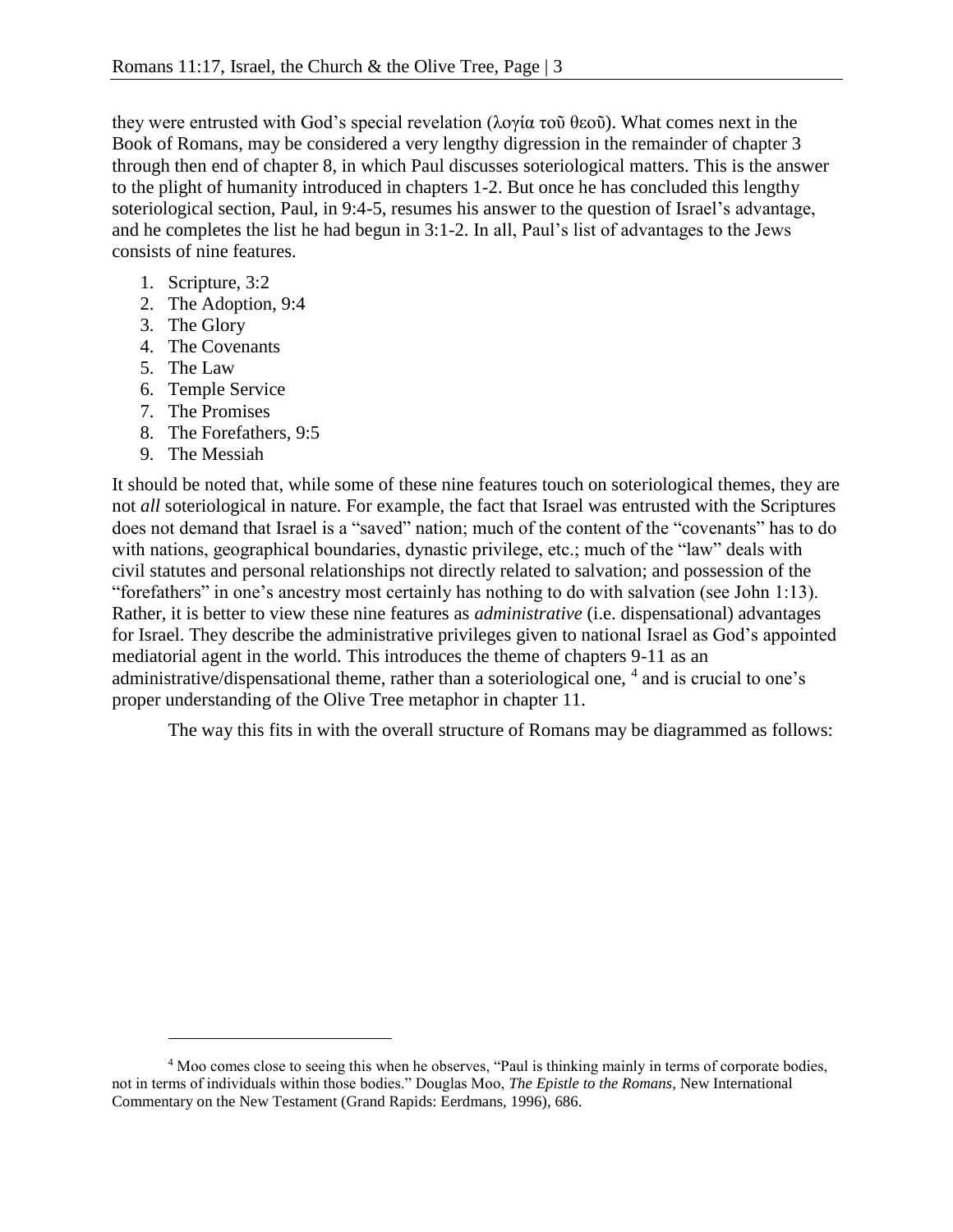#### Layout of Romans

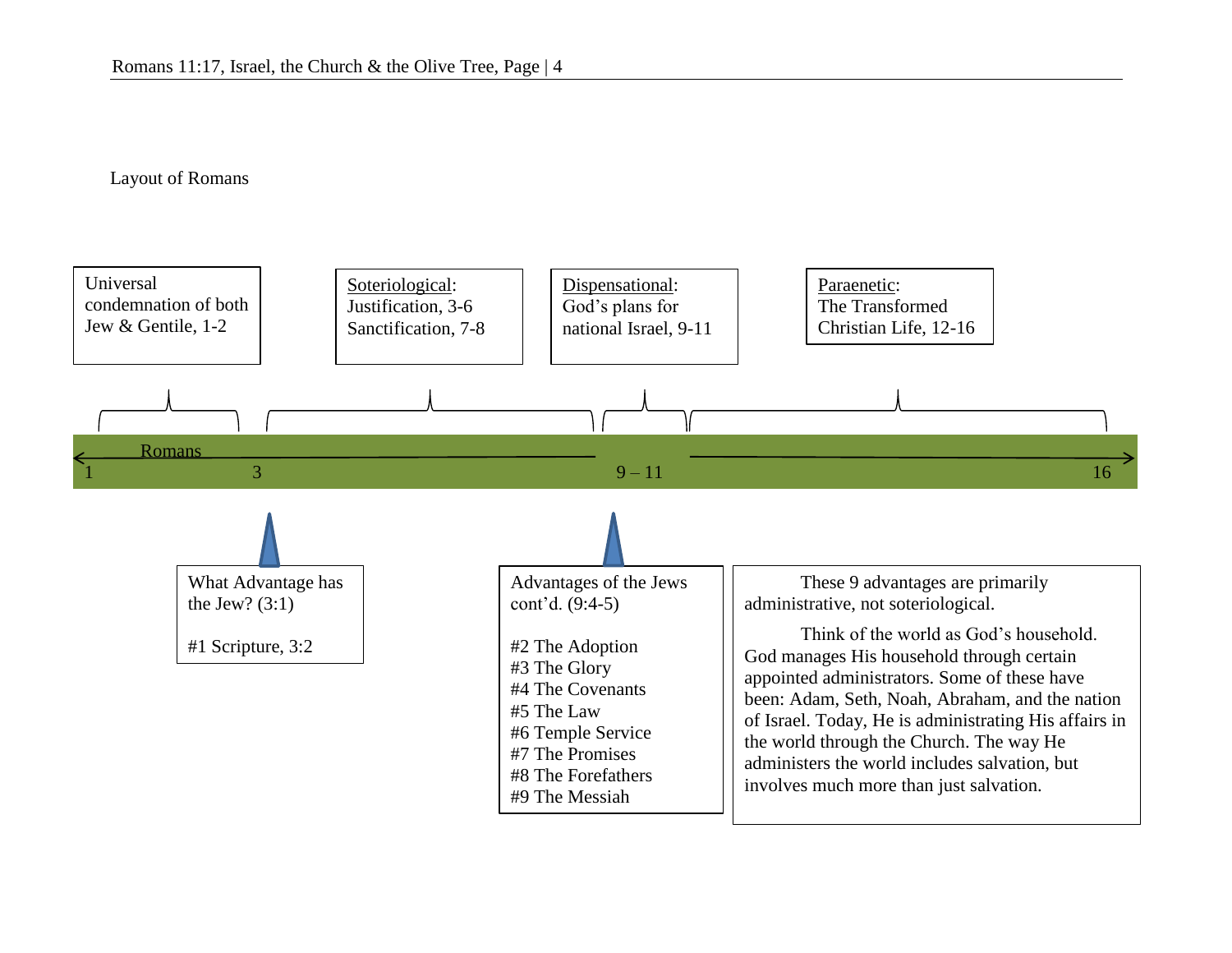# **2 Outline of Romans Chapter 11**

Not only is it important to establish the broad context of chapters 9-11, but we must also set the Olive Tree metaphor in its nearer context of chapter 11. The chapter may be viewed under three headings:

## **2.1 The Remnant of Israel, 1-10**

The first ten verses discuss the question of the remnant of Israel. An important subtheme running throughout the epistle to the Romans is to address the question of what has become of Israel in light of their rejection of Jesus as the Messiah. In this respect Romans is somewhat parallel to the Gospel of Matthew. Paul's argument in Romans 11:1-10 is that ever since God chose the descendants of Abraham as His special people, He has always maintained a remnant of faithful Israelites in the world, even in times of great national apostasy. Like the 7,000 remnant Israelites in Elijah's day, Paul (and the other apostles) represented a believing remnant at the time Romans was written. This is given as evidence that God is not finished with national Israel; there is still hope for a future restoration of the nation.

### **2.2 Gentile attitude towards Israel, 11-24**

Verses 11-24 comprise the section in which the Olive Tree metaphor occurs. In this section, Paul addresses believing Gentiles with respect to how they should view Israel, in light of their rejection of the Messiah. His argument is that Gentiles have benefited greatly through Israel's rejection of Messiah; therefore, they should not despise the Jew, but rather, love them enough to seek their salvation. See below for further development of this section.

#### **2.3 Future restoration of national Israel, 25-36**

In this closing section of chapter 11, Paul argues that Israel will be regathered as a nation when the "fullness of the Gentiles" comes (ver. 25). At that time the Deliverer (Messiah) will come to Zion in Jerusalem (ver. 26) and fulfill the New Covenant (ver. 27) resulting in national restoration in conjunction with the forgiveness of their sins. Paul bases his argument for the future restoration of Israel on several OT passages, including Isaiah 27:9; 59:20-21; and Jeremiah 31:33-34, having already alluded to this theme in the previous section (verses 11-24) by referring to other OT passages (see below).

#### **3 The argument of 11:11-24 3.1 Israel's fall has had 2 positive results, 11-12**

 $\overline{a}$ 

That some tension existed between Jews and Gentiles in the Roman congregation seems evident (see Rom. 3:29; 9:24; 11:18, 20). This may be related to the historical circumstance of Claudius' having expelled the Jews from Rome and the subsequent return of Jewish believers to the congregation.<sup>5</sup> Whatever the cause, Paul cautions believing Gentiles against harboring negative opinions of Jews. Ideally, they were united in Christ, but experientially, former

<sup>&</sup>lt;sup>5</sup> According to Ambrosiaster (4th century) the church was not founded by an apostle, but rather by a group of Jewish Christians, but by the time Paul wrote the epistle, probably during the winter of AD 56-57, there appear to have been many believers of both Jewish and Gentile background (Rom. 16). Claudius' expulsion of the Jews from Rome occurred ca. AD 49-50.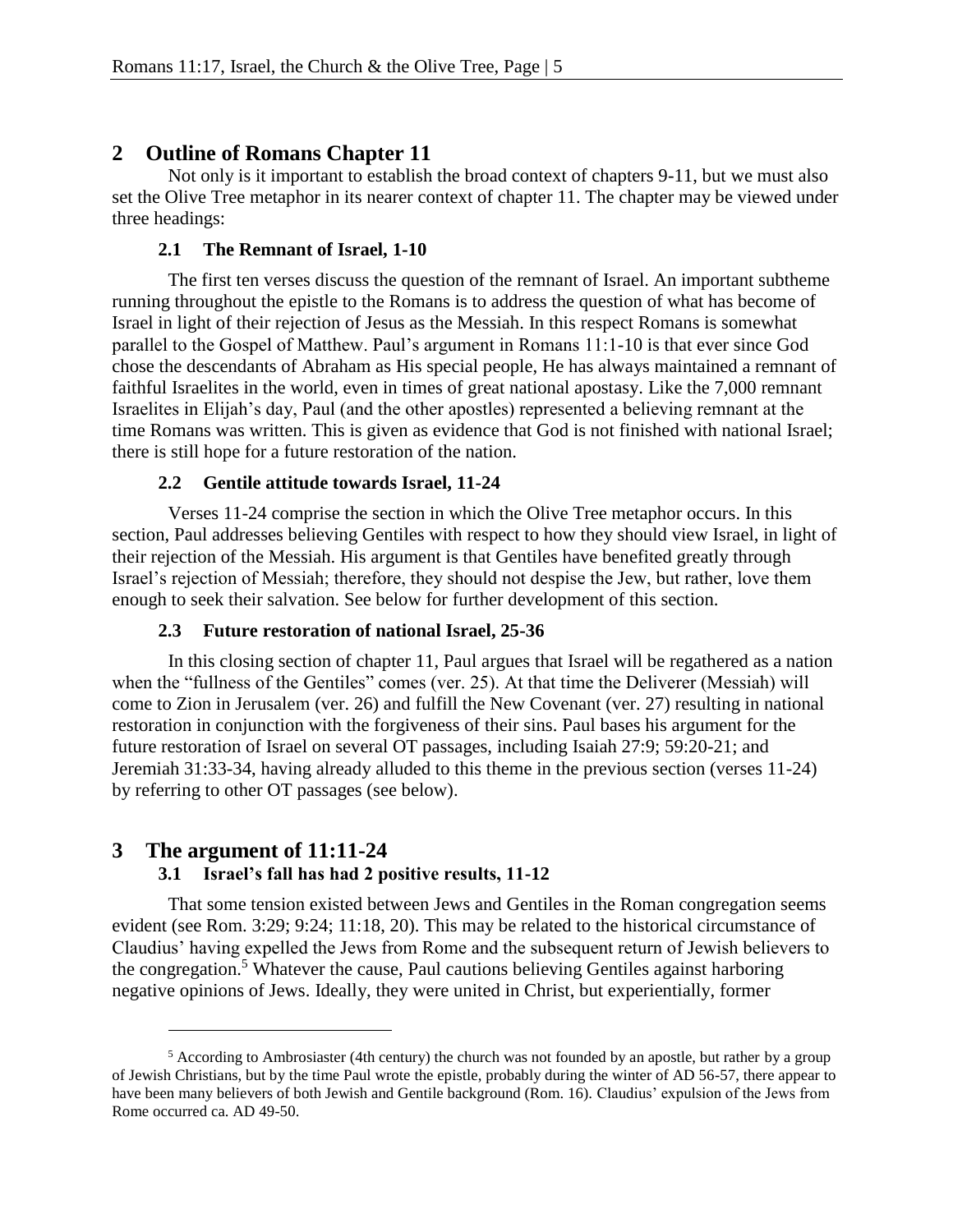hostilities may have persisted. Some degree of anti-Semitism appears to have existed among believing Gentiles – if not toward believing Jews, certainly toward the bulk of Jews who remained in unbelief. In this passage, Paul exhorted the believing Gentiles not to harbor anti-Semitic attitudes towards unbelieving national Israel (Rom. 11:18). Instead, believing Gentiles were to view national Israel as God's sanctified people who were serving an important role in the outworking of God's purposes in the world. Paul developed this exhortation by pursuing two lines of argumentation: (1) Israel's unbelief was a temporary stumble that resulted in great blessing for the Gentile world, but national Israel will eventually recover from their stumble and will yet receive the fulfillment of God's covenants and promises that were made to the forefathers, verses 11-12; (2) Israel was, and will remain, a holy nation, a remnant of which will always believe, and ultimately, the entire nation will be saved, verses 13-24.

As Paul developed the first part of his argument (vv. 11-12), he explained first, that two positive things resulted from Israel's "stumble": (1) salvation has come to the Gentiles, v. 11a.<sup>6</sup> (2) Israel itself will be provoked to jealousy over the Gentiles' receiving of such blessing, v. 11b. This provoking to jealousy will eventually lead to national Israel's fulfilling of the covenants and promises made to the forefathers, v. 12, including not only the forgiveness of sins under the New Covenant (Jer. 31:34) but also possession of all the land within the geographical boundaries established in the Abrahamic Covenant (Gen. 13:14-17; 15:18-21; 17:8), and the reign of the Messiah on the Davidic throne in Jerusalem (2 Sam 7:12-17; Psa. 89:3-4,19-37).

# **3.2 Gentile believers need to be concerned about Israel's future well-being, 13-14**

Paul then directly addressed the anti-Semitic attitude of the Gentile believers as he spoke to them directly in verse 13 ("But I say to you Gentiles…"). A substantial part of the motivation for Paul's ministry to the Gentiles was that by his Gentile outreach, he may in fact move Israel to the point of jealousy, so that in this day of temporary national rejection some of them may be saved, v. 14.

# **3.3 Three illustrations of Israel's future restoration, 15-24**

Beginning in verse 15, Paul employed three illustrations of how all of national Israel will eventually be restored, coming to faith in the Messiah.

# *3.3.1 Ezekiel's dry bone vision (Ezek. 37:1-14), 15*

 $\overline{a}$ 

The first illustration came from Ezekiel's vision of the valley of dry bones (Ezek. 37:1- 14).<sup>7</sup> Paul referred to this prophecy by the succinct expression "life from the dead" (v. 15).<sup>8</sup>

<sup>&</sup>lt;sup>6</sup> In most Reformation and Post-Reformation conservative Christian writings, the term "salvation" carries with it a rather broad semantic weight. But one should not assume that in the early days of the Christian church, when the Apostle Paul penned his epistles, the term σωτηρία carried entirely the same semantic weight. The major theme of this passage is dispensational and constitutes an explanation of how Israel figures into God's administration in light of their rejection of Christ. Israel's future "salvation" will include both the forgiveness of their sins (Jer. 31:34) and a restoration to the privileges associated with being God's principal mediators. So, too, for "salvation" to come to the Gentiles, as in the present verse, means more than merely the forgiveness of their sins; it includes their being "grafted in" to the position of mediatorial administrative responsibility and privilege.

<sup>7</sup> Kenneth Boa and William Kruidenier. *Romans*. Holman New Testament Commentary, Vol. 6, (Nashville, TN: Broadman & Holman Publishers, 2000), 341. The exact phrase ζωὴ ἐκ νεκρῶν does not occur anywhere in the LXX. In fact the two words ζωή and νεκρός occur together in the same verse in only 2 verses in the canonical LXX, Ecclesiastes 9:3 and Isaiah 26:14 neither of which provides a reference for Paul's statement in Romans 11:15 (The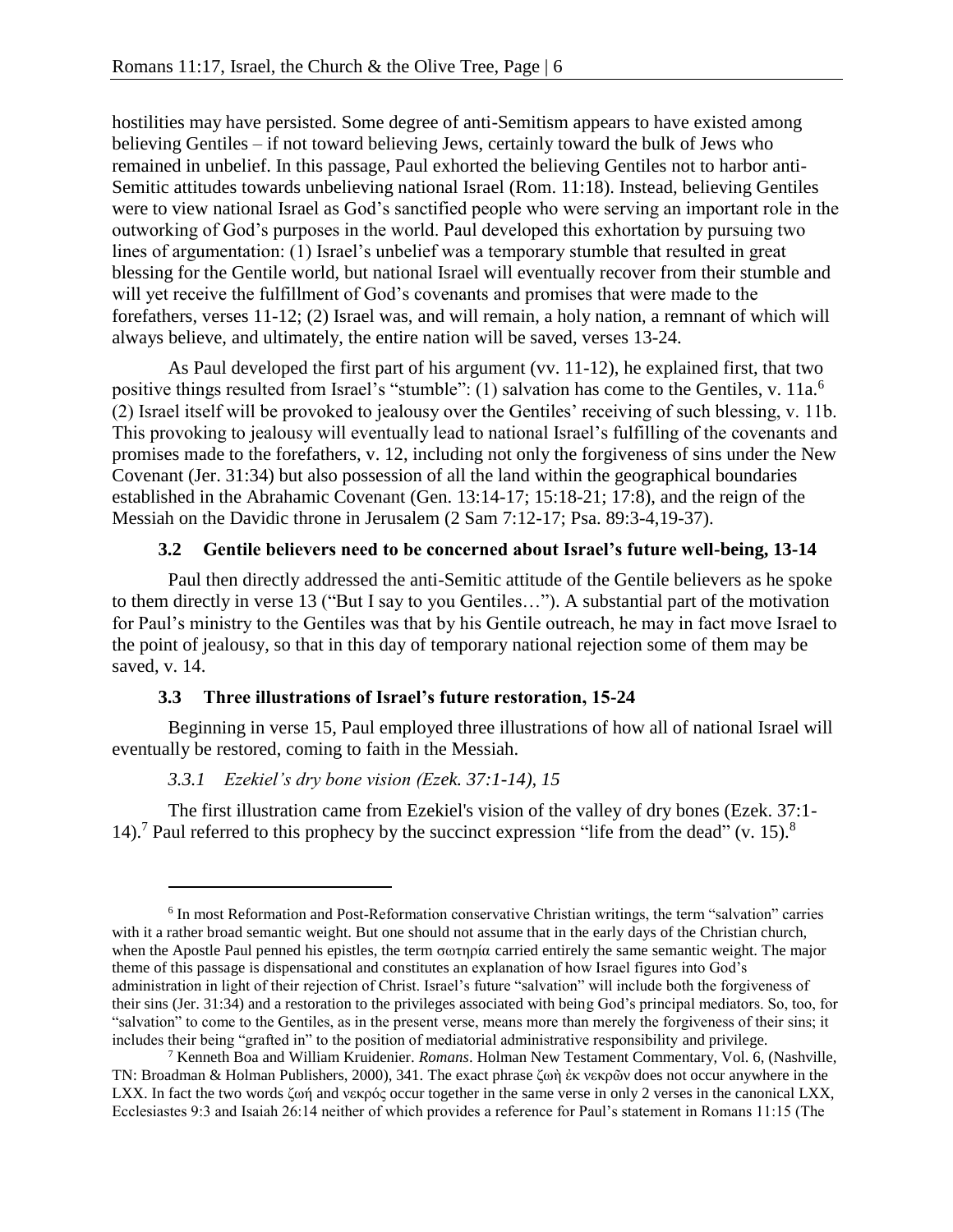What Ezekiel foresaw will yet come to pass; spiritually dead Israel will one day have the breath of God breathed into it, and all Israel will be saved. This will result in national restoration with a resurrected David serving as prince over Israel (Ezek. 37:24) within the geographical boundaries promised in the Abrahamic Covenant (Ezek. 37:25) and Israel exalted among the Gentile nations with God's temple in her midst (Ezek. 37:26-28).

## *3.3.2 Firstfruit of bread dough presented in the temple (Num. 15:20-21), 16a*

The second illustration was put forth in verse 16a. The illustration is from the Pentecost loaves presented to the priests in the temple (Num. 15:17-21; also Deut. 26).<sup>9</sup> At Pentecost (*Shavu'ot*) a small portion of a lump of wheat dough was pinched off, formed into a loaf, baked and presented to the priests. Paul's argument is that national Israel, despite their current unbelief, is still to be considered "holy." In Paul's analogy, the "first fruits" that are offered to the priests in the temple are like the remnant of believing Israelites; whereas the lump of dough from which the first fruits was taken are like the whole of the nation of Israel. The entire lump is considered "holy" because of the holiness of the first fruits. Thus, national Israel, though presently in unbelief, is still to be considered "holy," that is, set apart to God. God still has a specific plan for national Israel; He is not finished with them yet.

### *3.3.3 The Olive Tree, 16b-24*

 $\overline{a}$ 

The third illustration received the most attention of the three and encompassed verses 16b-24. This was an illustration involving an olive tree. Three parts of this olive tree are distinguished from each other: the branches, representing national Israel; olive shoots grafted in from a wild tree, representing believing Gentiles; the root or lower portion of the tree, representing the position of privilege and administrative responsibility into which God places his mediatorial representatives on the earth. Unbelieving national Israel was described as branches that had been broken off (vv. 17-18). God had removed national Israel from the privileged place of being used as God's mediatorial agent in the world. Some of the original branches, however, remained; these were the remnant of Jews who believed in the Messiah and were subsequently incorporated into the church. Where national Israel was once in the place of mediatorial responsibility, God had now placed believing Gentiles. These believing Gentiles, along with the remaining original branches, were also incorporated into the church. While national Israel had

two words also occur together in Odes 5:14; Sirach 22:11, 12). But the two terms can both be found in close proximity in Ezekiel 37:5,9.

<sup>&</sup>lt;sup>8</sup> That the specific "loss" (ἀποβολὴ) referred to in this verse signifies a loss of administrative privilege finds an interesting parallel in Josephus' use of this same term in Ant. 4.313-314. According to Josephus, what Israel loses through unbelief and disobedience includes: (1) loss of the land; (2) loss of the temple; (3) loss of personal dignity. One might add that Israel loses its position as God's representative, mediatorial agent in the world.

<sup>9</sup> The "first fruit" has been given at least three different interpretations: 1. The Patriarchs (Chrysostom, Calvin, Sanday and Headlam, Lagrange, Michel, Morris, Murray, Käsemann, Schlier) 2. Christ (Clement of Alexandria, Origen, Theodore of Mopsuestia, Gennadius) 3. Remnant (i.e. believing) Jews. The primary argument in favor of the first view is the belief that the "first fruit" should correspond with the "root" of the following illustration. This argument fails on two counts: First, because there is no reason that there should be a correspondence; they are two separate illustrations, the parts of which do not necessarily correspond to each other. Second, because ἀπαρχή is an obvious reference to the Jewish remnant, just as Paul had used the term to refer to the first Gentile believers of both Asia and Achaia (Rom. 16:5; 1 Cor. 16:15). The second view is based on a faulty parallel seen with 1 Corinthians 15:20. The third view corresponds best with the context, especially "since Paul has spoken of the λεῖμμα κατ' ἐκλογὴν χάριτος in vv. 1–10" (Cranfield, *Romans*, 564).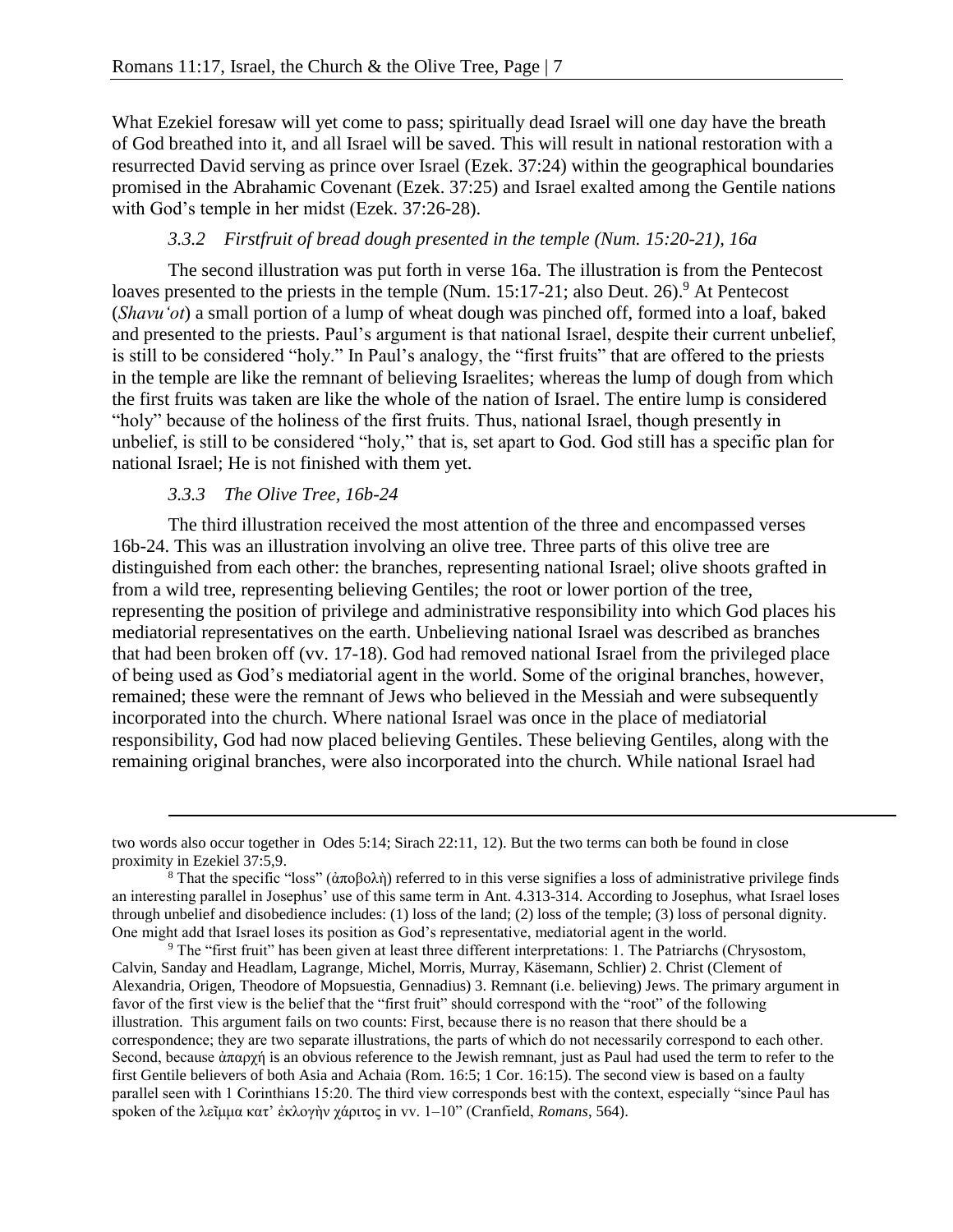been removed from the place of mediatorial responsibility, the church (composed of believing Jews and Gentiles) was now occupying that place.

This privileged position for believing Gentiles was not to become a cause of arrogance (vv. 18-22), for they had achieved this position, not by their own efforts or good works; rather, they stood by faith (v. 20). In fact, Gentiles would not hold this position in perpetuity; rather, God will one day remove the Gentiles from the position of mediatorial responsibility (vv. 21, 22) and place national Israel back into that position (v. 23-24).

# **4 What is the root?**

Paul speaks of a "root" in which the engrafted branches partake of nourishing fatness. It is ultimately the identification of this "root" that constitutes the primary difficulty in interpreting this passage. The word "root" ( $\phi i\zeta\alpha$ ) is found in Greek from the time of Homer (VIII BC) and refers literally to the root of a tree or plant. While it may refer to the portion of the tree or plant that remains underground, it may also refer to "that which grows from a root,"<sup>10</sup> the portion of the tree or plant that is nearest the ground (lower trunk), that into which a grafting may be placed. For example Isaiah 53:2 refers to a "root out of dry ground" (שֹׁרָשׁ מֹּאֲרָץ צִיּה) for which the LXX translators put ῥίζα ἐν γῇ διψώσῃ ("a root in a thirsty ground"). In Isaiah's figure, this ῥίζα refers to "the suckling, i.e., (in a horticultural sense) the tender twig which sucks up its nourishment from the root and stem."<sup>11</sup> In Romans 11:16-17, it clearly refers to the lower portion of the tree, that is, the trunk from which branches grow and into which shoots maybe grafted.

- $\bullet$  The root cannot represent the Patriarchs,<sup>12</sup> for Israel has not been broken off from the Patriarchs, as Romans 9:5 makes clear. Furthermore, while it may be admitted that believing Gentiles are "sons of Abraham" (Gal 3:7), they are not similarly related to Isaac and Jacob.<sup>13</sup>
- The root cannot represent the covenants, for Paul has before established that the covenants are Israel's (Rom. 9:4). It is inconceivable that Paul would here state that Israel had been cut off from the covenants.
- The root cannot represent salvation, for national Israel was connected with the root prior to Christ's first advent, yet clearly Israel was not yet saved.
- The root cannot represent "Israel," for Israel has been broken off from the root.

<sup>10</sup> BDAG, 906.

<sup>&</sup>lt;sup>11</sup> Carl Friedrich Keil and Franz Delitzsch, Commentary on the Old Testament. (Peabody, MA: Hendrickson, 2002), Is 53:2.

<sup>12</sup> According to Cranfield this is the majority opinion (p. 565). Darby, in his *Synopsis of the Books of the Bible*, identified Abraham as the root, though later in the same chapter he referred to the root as "the place of blessing"; see further on footnote 14 below.

<sup>&</sup>lt;sup>13</sup> Morris appears to have seen this weakness in the argument, so he adds the parenthetical remark, "perhaps" he means only Abraham" (Leon Morris, *The Epistle to the Romans* [Grand Rapids: Eerdmans, 1988], 411). But it is still true that Paul, according to Romans 9:5, did not regard Israel as broken off from Abraham.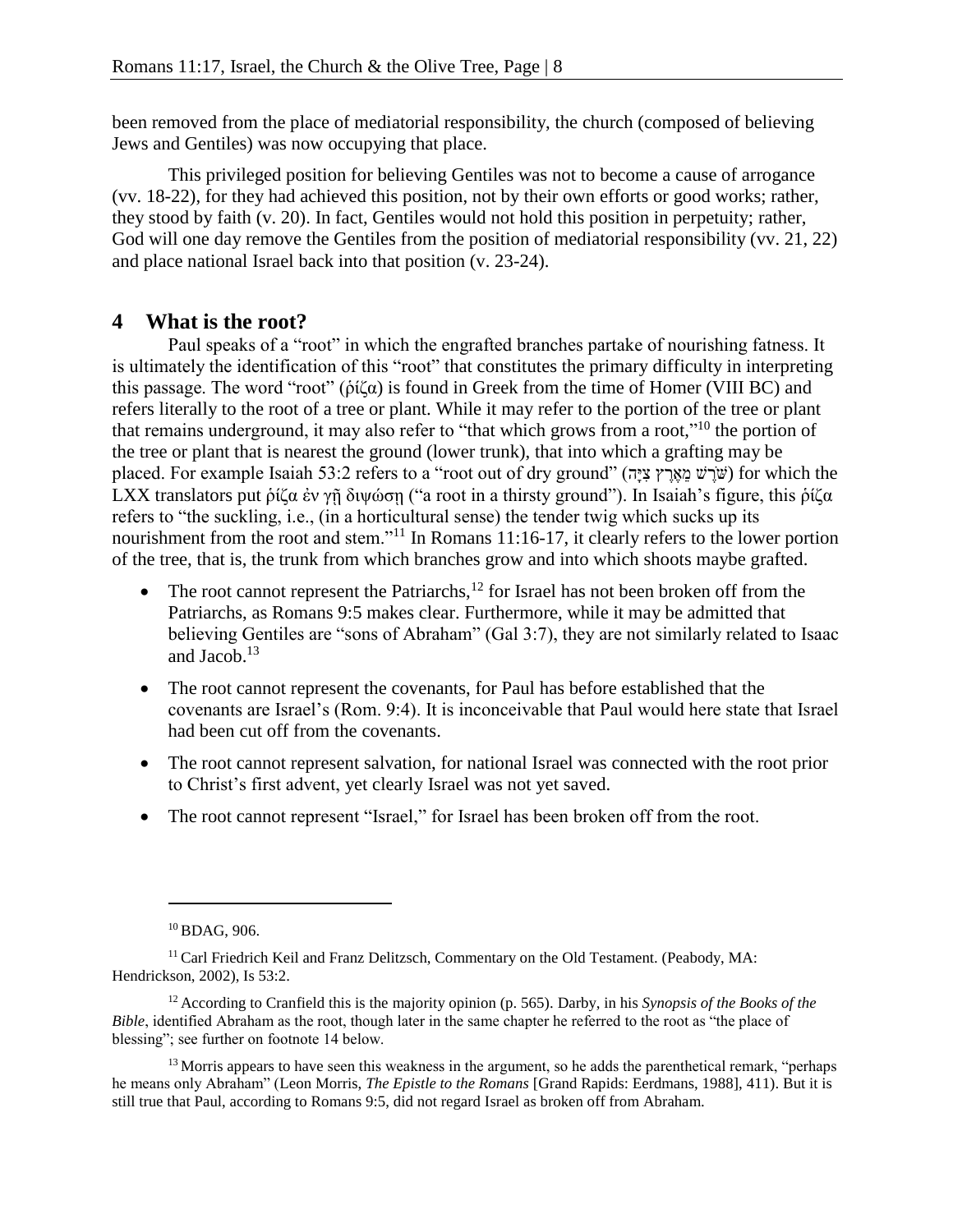• The root cannot represent "Christ," since Israel was connected with the root prior to Christ's first advent, yet national Israel throughout the Law dispensation could hardly be described as being "in Christ."

There is a relationship between the salvation of Israel and their being grafted back into the position of mediatorial administrative responsibility. National salvation by means of the New Covenant is a prerequisite to Israel's engrafting (Jer. 31:33-34), but the soteriological theme is secondary to the dispensational (i.e. administrative) theme in this passage. The "root," then, is best seen as representing the place of mediatorial administrative responsibility.<sup>14</sup> National Israel occupied that place of mediatorial responsibility before the first advent. At their rejection of Jesus, the nation was broken off from that position, and in their place, Gentiles of the church have been grafted in, alongside of those remnant Jews (the branches that were not broken off) who believe in Jesus and are thus incorporated into the church.

# **5 "breaking off" of the natural branches, verse 17**

This "breaking off" is different from the "cutting off" (ἐκκόπτω) of Gentiles mentioned in verses 22 and 24, a distinction observed in nearly every major English translation.<sup>15</sup> Israel was broken off violently as a result of their unbelief. Paul may have had in mind Jeremiah 11:16 which uses the figure of breaking of  $f^{16}$  olive branches as a symbol for God's judgment against Israel.<sup>17</sup> This violent breaking off may even be somewhat prophetic of the future woes to be experienced by Israel in the destruction of the temple and subsequent scattering of the nation and generations of turmoil and persecution. It is not certain that Paul had these things in mind, but he certainly may have understood these things based on Moses' prediction of Deuteronomy 28-29 and on Jesus' Olivet Discourse in Luke 21. Moo fails to grasp the significance of the difference between ἐκκλάω and ἐκκόπτω when he refers to Israel's having been "cut off."<sup>18</sup> That this breaking off is temporary is clearly spelled out in verse 23 making Moo's following statement perplexing: "… branches, whether Jewish or Gentile, that do not remain attached to that tree are doomed to wither and die."<sup>19</sup> If it is argued that Israel now "dead" will be raised to life (as in v. 15), then what of verse 22 which speaks of a future cutting off of the Gentiles? The attempt to

<sup>14</sup> Darby referred to it as "the place of blessing" (*Synopsis of the Books of the Bible*, Rom. 11; so also Scofield). The term "blessing" is an inexact term and may mean many things. But I think that Darby was essentially in agreement with the view taken in this paper. The specific "blessing" he referred to in this context was clearly "not by the gospel" (i.e., not soteriological). Speaking of administrative responsibility, Darby comments, "the enjoyment of privileges by position makes us responsible for them, without saying the individual was born again" (Ibid.).

<sup>15</sup> The one exception is American Bible Society's *Good New Translation*, which translates both as "break."

<sup>&</sup>lt;sup>16</sup> רעע may represent either of two separate linguistic roots. רעע I meaning "to be bad, spoiled;" רעע meaning "to smash, shatter, break." Translations and expositors differ as to which is meant in Jer. 16:11. But "break" collocates well with "branches," and may be the better choice. If so, then this provides a suitable Old Testament reference for Paul's figure.

<sup>17</sup> Joseph Shulam and Hilary Le Cornu, *A Commentary on the Jewish Roots of Romans* (Baltimore: Messianic Jewish Publishers, 1997), 372.

<sup>&</sup>lt;sup>18</sup> Moo, *The Epistle to the Romans*, 701. Even the TNIV, of whose translation committee Moo was a member, preserves the distinction between "break" and "cut."

<sup>19</sup> Ibid. 704.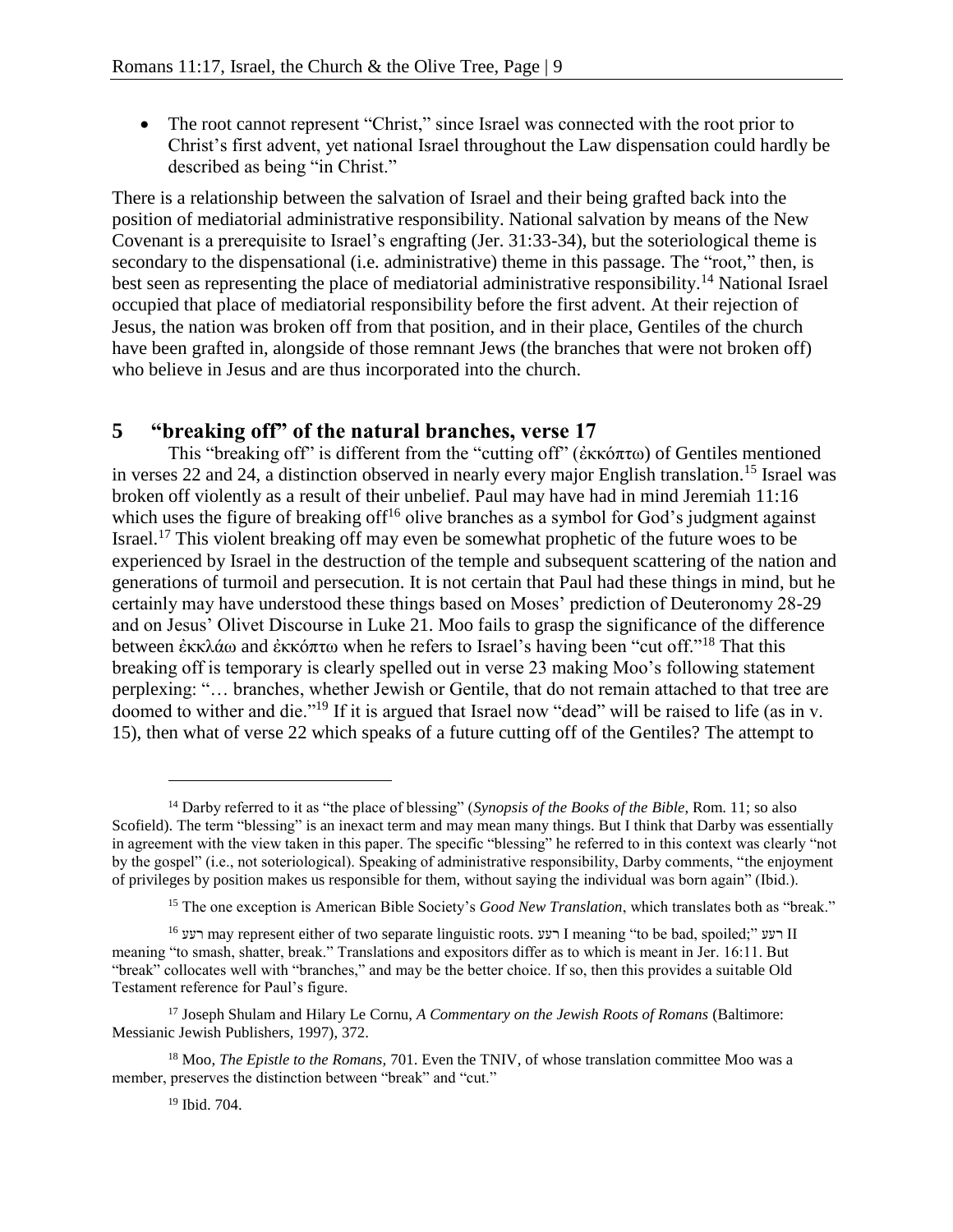understand this metaphor from a soteriological (i.e., Covenant Theology) perspective leads to great difficulty and probable Arminian implications.

Paul highlights the difference between Jew and Gentile by portraying them in his metaphor as branches that are "according to nature" (κατὰ φύσιν), verses 21, 24, and "contrary to nature" (παρὰ φύσιν), verse 24. The preposition κατά ("according to"), when used with an accusative object, occurs 399 times in the New Testament. It frequently has either a spatial reference ("along, over, through, in, upon," etc.) or temporal reference ("at, on, during"). Here, it has neither spatial nor temporal reference but signifies a relationship ("with respect to, in relation to, according to") similar to its use in the phrase "according to the flesh" in Romans 1:3; 4:1; 9:3, 5. BDAG suggests that here in Romans 11:21 translating the phrase as "in line with," or "in accordance with" would sound somehow "cumbersome" and that a better translation would be to render it as an adjective, "the natural branches."<sup>20</sup> This, however, misses the point. To be sure, in Paul's figure they are natural branches, but so are the wild olive shoots that are grafted into the tree. Paul's point is that these branches that were broken off are of a different nature than the wild olive shoots. To say that these branches are "according to nature" (κατὰ φύσιν) signifies that they correspond to the nature of the cultivated olive tree. The term "nature" (φύσις) is attested in Greek from the time of Homer (VIII BC). In classical Greek this term had reference to the "natural qualities, powers, constitution, condition, of a person or thing."<sup>21</sup> To translate this merely as "nature" in English may produce an erroneous connotation, unless it is coupled with a limiting phrase such as "nature *of the cultivated olive tree.*" It is not "natural" as opposed to "synthetic," neither is it "nature" as opposed to an urban setting." Rather, it has reference here to the innate qualities of the cultivated olive tree. This is not quite the same as saying that they are "natural branches." The point is that national Israel has been constituted by God in such a way as to make them better suited to function as His mediatorial representatives than the Gentiles are. This notion goes back to Paul's nine-fold list of advantages to the Jew in 3:2; 9:4-5.

The preposition  $\pi \alpha \rho \dot{\alpha}$  ("contrary to") is used with all three oblique cases and has a very wide semantic range in all three of these cases. When used with an accusative object,  $\pi \alpha \rho \dot{\alpha}$  may refer to  $(1)$  a physical position "by, along, at the edge of, by the side of, near, on;"  $(2)$  time "during, from;" (3) comparative advantage "in comparison to, more than, beyond;" (4) degree that falls short in comparison "except for, almost;" (5) causality "because of;" (6) that which does not correspond to what is expected "against, contrary to;" (7) that which is less "less." Here in Romans 11:24 it used in the sixth meaning above, "against, contrary to," as also in the following:

- Romans 1:26 παρὰ φύσιν "contrary to nature"
- Romans 4:18 παρ' ἐλπίδα "contrary to hope"
- Romans 6:17 παρὰ τὴν διδαχήν "contrary to the teaching"
- Acts 18:13 παρὰ τὸν νόμον "contrary to the law"
- Gal 1:8 παρ' ὃ εὐηγγελισάμεθα ὑμῖν "contrary to what we preached to you"

 $20$  BDAG, 513.

<sup>21</sup> H.G. Liddell, *A Lexicon: Abridged from Liddell and Scott's Greek-English Lexicon* (Oak Harbor, WA: Logos Research Systems, Inc., 1996), 876.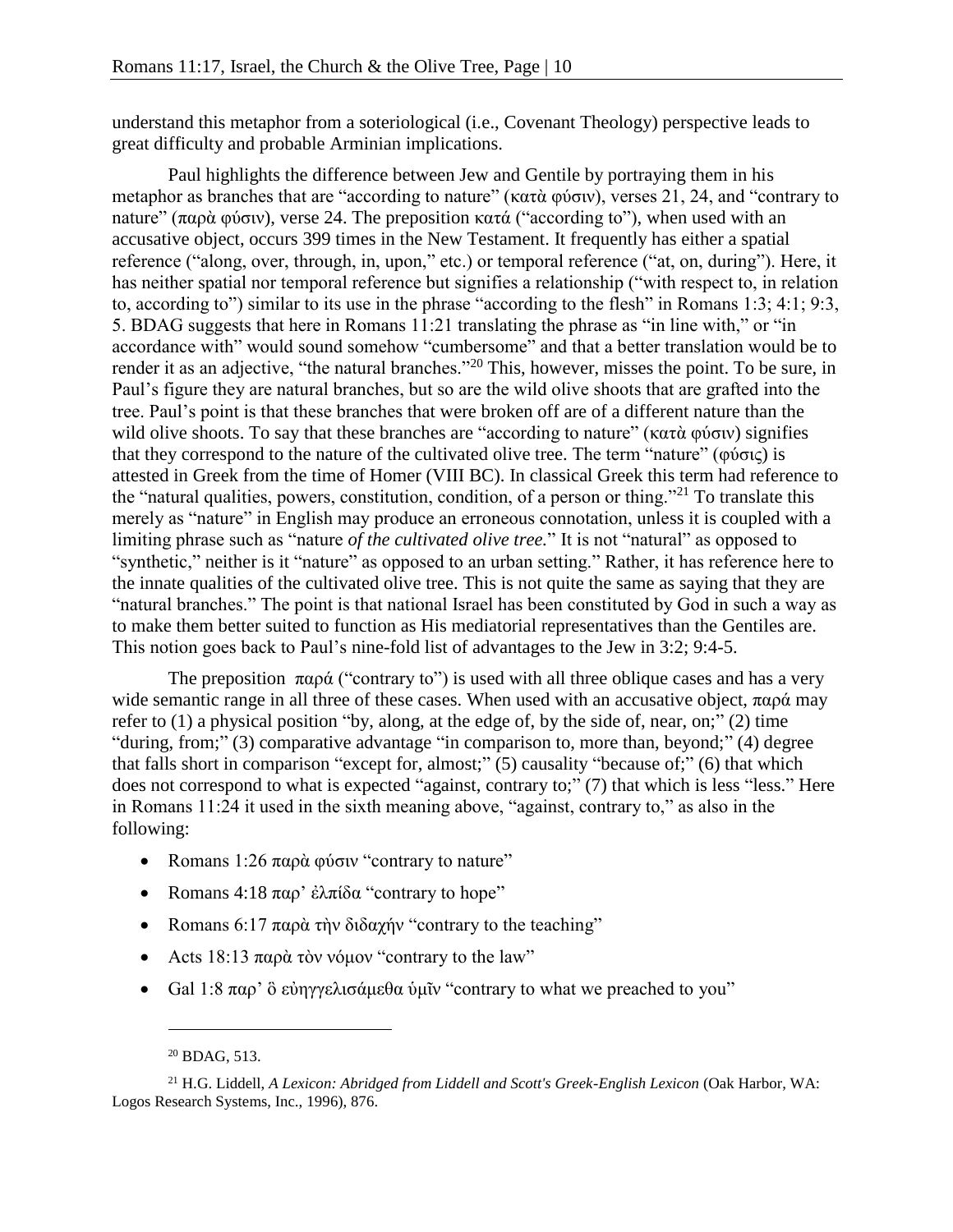The contrast between  $\pi\omega\alpha$  and κατά is an intended word-play to show the inherent suitability of the Jews for the position in the world as God's mediators. Though broken off for now, they must one day be grafted back in to the place of administrative responsibility for which they are well suited. This will take place during the millennial kingdom.

## **6 Engrafting of the wild branches, verses 17&19**

"Wild olive branches" (ἀγριέλαιος) may be either an adjective or a noun. Both are attested from the fourth to third centuries BC (the adjective in Theocritos, the noun in Theophrastos). As a noun it refers to the wild olive tree, a compound of ἄγριος "wild," "uncontrolled," "growing in the open field" (cp. ἀγρός "field," "countryside") and ἐλαία "an olive tree." Here it appears to be used as an adjective. In the New Testament the term occurs only in this passage (vv. 17, 24). It does not occur in the LXX. This passage uses three distinct terms to refer to olive trees (1) ἀγριέλαιος verses 17 and 24, "the wild olive tree;" (2) ἐλαία in verses 17 and 24, a generic term for any olive tree; and (3) καλλιέλαιος in verse 24, "the cultivated olive tree."

Horticulturally, what is described here is contrary to normal practice. The normal practice would be to graft a cultivated shoot into a wild olive tree. The wild olive root would be naturally more resistant to diseases and pests, while the cultivated shoot would bear the better fruit. One should be cautious about reading too much into the imagery here. However, the context does build on the image of the ἀγριέλαιος, describing these branches as grafted in κατὰ φύσιν ("contrary to nature"). The Gentiles by nature had their own "home-grown" civilization, government, law, and administration; however, they had never been in the place of mediatorial responsibility in the administration of God's affairs in the world; they had never been instructed by God's supernatural revelation. Their history had not prepared them for this position. The later negative influence of Greek philosophy on the fourth century church illustrates the inherent dangers associated with grafting these wild olive shoots into the cultivated tree.

## **7 "Cutting off" of the Gentiles, verses 21-22**

 $\overline{a}$ 

The reason the Gentiles were not to boast about their own position as God's mediatorial agents in the world, is expressed in verse 21, namely, that God would one day remove them from that position and restore national Israel as His mediatorial agent in the world.

The expression "lest perhaps" (μή  $\pi \omega \varsigma / \mu \eta \pi \omega \varsigma^{22}$ ) in verse 21 is missing from the most reliable Alexandrian manuscripts (א A B C 81 1739 and many others). However, its inclusion in  $p^{46}$ , as well as in other manuscripts (many Byzantine), has been influential in convincing modern editors to include this reading in standard Greek texts ( $\text{USB}^4$  and  $\text{NA}^{27}$  include the reading in square brackets). Manuscript  $p^{46}$ , part of the Chester Beatty collection, likely dates from the midsecond to mid-third centuries. All three major versions of the *Textus Receptus* (Stephens 1550, Elzevir 1624, Scrivener 1881) join μήπως with the aorist subjunctive φεισηται ("lest he spare"), resulting in the AV translation, "*take heed* lest he also spare not thee." This requires the editorial

<sup>&</sup>lt;sup>22</sup> μή πως (μήπως) in use from the time of Homer (VIII BC) tends to denote a sense of doubt and may be translated into English by "perhaps." When joined with a verb of apprehension (such as φοβεῖσθαι or βλέπετε) it takes on the sense of "lest," BDAG, 901.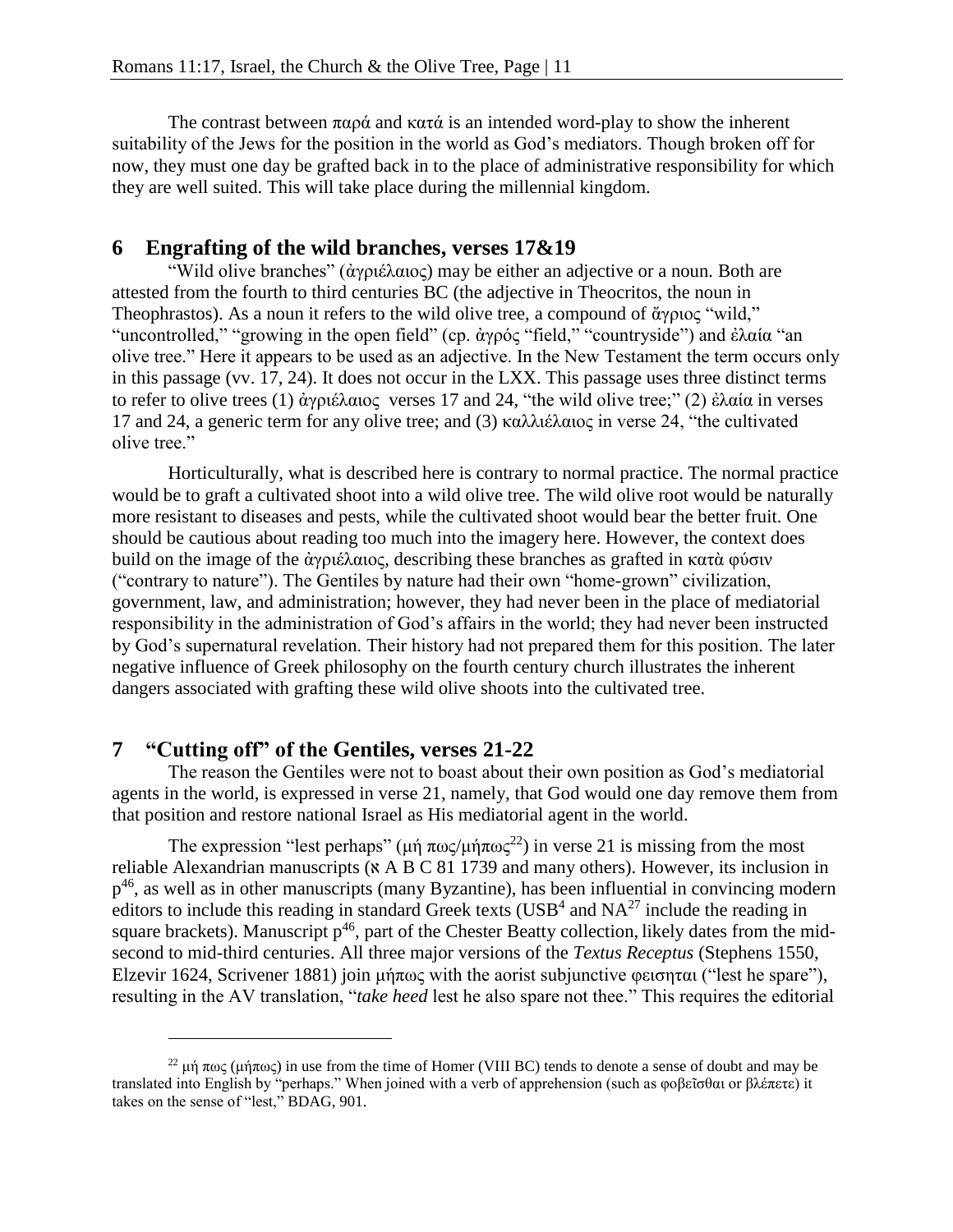addition of a main verb "take heed" which has resulted in a traditional interpretation of this verse that takes it as a warning that the addressees may be in danger of losing God's favor. The Byzantine majority text, however, agrees with the Alexandrian reading of the future indicative φείσεται ("he will [not] spare"). If the future indicative is allowed to stand, then the verse is merely predictive of a future event, rather than a warning of dire consequences. Whether or not μή πως (μήπως) is genuine, the textual evidence is quite conclusive that it is coupled with a future indicative, not an aorist subjunctive. The counterpart to the prediction of the Gentiles' being cut off is the prediction that the Jews will be grafted back in again (ver. 24, ἐγκεντρισθήσονται).

φείδομαι ("spare") is attested from the time of Homer (VIII BC). Though this term may mean "to spare" in the sense of "to rescue from danger" (as in to spare in a time of war), it can also mean merely to retain in the same status quo, with no implication of impending danger (cp. the cognate adverb φειδομένως "sparingly"). This verb does not necessarily connote an idea of impending danger. Such an idea comes from the *Textus Receptus'* reading of the aorist subjunctive, rather than the future indicative, and may be influenced by the presence of  $\mu\eta\pi\omega$ ; see discussion above. When a primarily soteriological context is presumed here and the combination of μήπως with an aorist subjunctive is read, this verse takes on a warning about loss of salvation that sounds very Arminian, leading Moo to state, "… if God so judged the Jews, who had a natural connection to the tree and its sustaining root, he will surely judge those who have been grafted in as alien branches."<sup>23</sup> However, the context is not primarily soteriological. At issue here is not one's salvation, but rather one's position as God's mediatorial representative on the earth. When national Israel was "broken off" (vv. 17-18) they did not experience a loss of salvation, for they were already in a non-regenerate condition. Their being broken off consisted in their being removed from a position of representative mediatorial responsibility in the administration of God's affairs on the earth. Likewise, οὐδὲ φείσεται here signifies that God will not retain the Gentiles in their place of mediatorial responsibility either. A time will come when national Israel will be grafted back in. At that time, the Gentiles will be removed from that position, possibly via a pretribulational rapture that removes them from the earth.

Similarly, in verse 22, "those who fell" should not be understood in a soteriological sense. Expositors who bring to this passage a preunderstanding of a soteriological theme (as opposed to a dispensational one) become mired in inconsistencies. For example, Morris states with regard to πεσόντας,

In verse 11 Paul denied that Israel's stumbling was in order that they might fall, and he has the same verb here. But there he was denying that ultimate disaster was the fate of God's Israel; here he is affirming that it is the fate of those branches that were cut off on account of unbelief (v. 20). Those who shut themselves up to unbelief can look forward to nothing but severity.<sup>24</sup>

By presuming that the "fall" here refers to soteriological effects Morris is forced to find two different meanings between verses 11 and 22. But this inconsistency is avoided when one

<sup>23</sup> Moo, *The Epistle to the Romans,* 706. Moo does not describe what sort of "judgment" will be visited against "those who have been grafted in," but Paul's clear statement is that "there is now no condemnation to those who are in Christ Jesus" (Rom. 8:1).

<sup>24</sup> Morris, *Romans,* 416.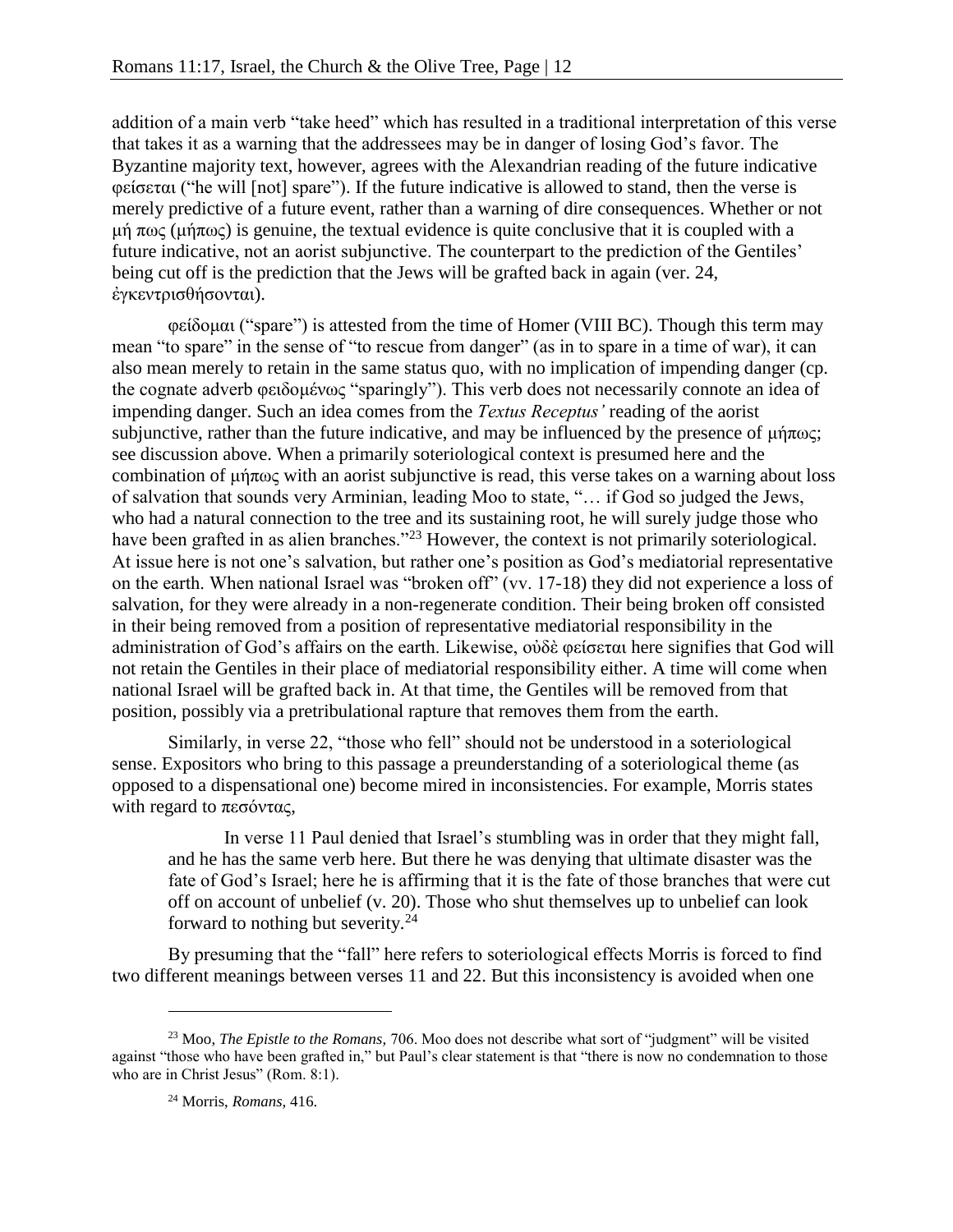understands the "fall" to refer to a fall from mediatorial administrative responsibility and privilege.

The "kindness" of God (χρηστότης) referred to in verse 22 should also be understood in the dispensational context of the passage. Attested from the time of Euripides (V BC). This term appears to be derived from the cognate χρηστός (from Homer VIII BC) "useful, beneficial." χρηστότης occurs ten times in the New Testament, all in Paul. The LXX uses it 26 times, 17 in the canonical books of Esther and Psalms, the other nine in 1 Esdras (once), Odes of Solomon (once) and Psalms of Solomon (seven times). The original idea of "usefulness, profitableness" has become something more like "goodness, kindness, generosity" by the Hellenistic era. The specific "kindness" ("beneficence"?) in view here should not be understood in a soteriological sense. Though it is true that these believing Gentiles had been justified by faith, the issue here is the privilege that accompanies the responsibility of being God's mediatorial agent. Thus, to be engrafted or to be cut off is not a matter of being saved or lost. It is a matter of God's kindness in the present age that believing Gentiles are serving as His mediatorial agents. But if, at some future point, these Gentiles are to be removed from that position, this does not mean that they will lose their salvation, only that they will be removed from their position of mediatorial agency in the world.

The conjunction ἐπεί ("since") introduces the last clause of verse 22 as a causal clause expressing the reason for the uncertainty about the believing Gentiles remaining in the position of God's goodness (χρηστότης). Attested from the time of Homer (VIII BC), ἐπεί was used in Classical Greek in either a temporal or causal sense. In the New Testament there are no instances of its use as a temporal conjunction.<sup>25</sup> In the New Testament this conjunction is always causal. Believing Gentiles will not remain in the position of God's χρηστότης forever because one day God will cut them off from the position of mediatorial responsibility. This will happen at such time as when national Israel is grafted back in to this position. Those who interpret this passage along the lines of a soteriological theme run the danger of coming to Arminian conclusions. For example, Moo states, "… if the believer does not continue in the goodness of God – the believer will, like the Jew, be 'cut off' – severed forever from the people of God and eternally condemned…. Salvation is dependent on continuing faith; therefore, the person who ceases to believe forfeits any hope of salvation."<sup>26</sup> This conclusion is so surprising that Moo finds it necessary to issue a lengthy and confusing caveat in a footnote.<sup>27</sup> Two kinds of causal clauses may be introduced by ἐπεί: (1) directly causal clauses, in which a reason or cause for the preceding clause is given where ἐπεί is translated "because, since, for," such as in Matthew 18:32; 21:46; 27:6; Mark 15:42; Luke 1:34; John 13:29; 19:31; 1 Corinthians 14:12; 2 Corinthians 11:18; 13:3; Hebrews 5:2, 11; 6:13; 9:17; 11:11. (2) Clauses introducing a contraindication where ἐπεί is translated "otherwise," such as in Romans 3:6; 11:6; 1 Corinthians 5:10; 7:14; 14:16; 15:29; Hebrews 9:26; 10:2. All major English translations have understood

<sup>&</sup>lt;sup>25</sup> A variant reading at Luke 7:1 has έπει δέ instead of έπειδή as a temporal expression. But solid manuscript evidence for this reading is lacking, and no major published edition of the Greek New Testament has adopted it.

<sup>26</sup> Moo, *Epistle to the Romans,* 706-7. Similarly, Stifler states, "The Gentile is responsible for his conduct, and if he fails to honor God he will fall as did the Jew" (193). These statements, from men who would consider themselves to be Calvinistic in doctrine, are quite amazing.

 $27$  Ibid. n. 57.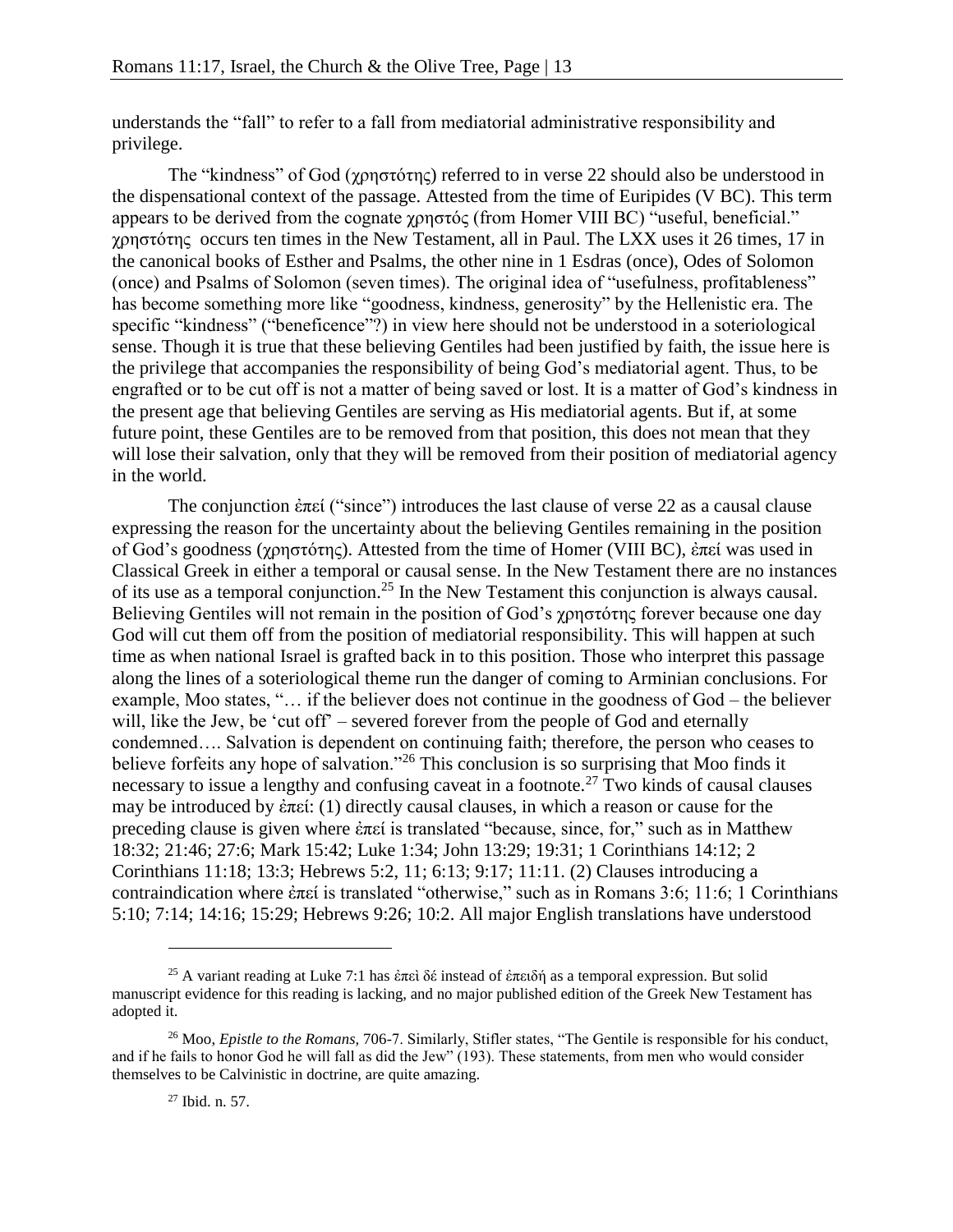ἐπεί here to introduce a contraindication and translate it as "otherwise."<sup>28</sup> The position taken here is that ἐπεί should be understood as directly causal. An analysis of the eight instances of ἐπεί as introducing a contraindication reveals that in such instances contraindication is denoted by two characteristics of the grammar:

- 1. An expression of uncertainty by means of a question, a subjunctive, a verb of volition (e.g. ὀφείλω) or a particle like ἄν. If not uncertainty, then there is the expression of a patently unacceptable result ('grace is no longer grace,' 'your children are unclean').
- 2. The implication of some negative to be rejected in the preceding clause.

In Romans 11:22 there is no expression of uncertainty; on the contrary, the verb is a future indicative. It could be argued that ἐκκοπήσῃ ("you will be cut off") expresses a patently unacceptable result, but only on the assumption that the context is soteriological. It has been argued in this paper that the context is not primarily soteriological, and that the "cutting off" speaks of a dispensational change in the way God administers His affairs in the world. Also, there is no implication of a negative to be rejected in the preceding clause. On the contrary, the preceding clause expresses a positive course of action to which the Gentiles should adhere ("if you remain in His goodness"). For these reasons, the position taken here runs contrary to the major English translations and asserts that  $\epsilon \pi \epsilon$  should be translated "since" or "because."<sup>29</sup>

That the Gentiles will be cut off from the root at some future time is inexplicable in soteriological terms, unless one adopts an Arminian soteriology. But understood in dispensational terms, the future cutting off of the Gentiles simply points to a future change in administration. Gentiles must be removed from the place of administrative responsibility before God can reinstate Israel as His administrative agent in the world.

# **8 Engrafting of Israel, verses 23-24.**

 $\overline{a}$ 

The grand culmination of this metaphor is the re-grafting of the "natural" branches into their tree. The present administration of God by the church (a combination of both "natural" and "contrary to nature" branches) is marvelous, indeed, fulfilling the Great Commission, but it is not the fullest possible expression of God's administration over the earth, since many nations and peoples are not in subjection to the rule of their Creator. Once the branches that are "contrary to nature" have been cut off from the position of administrative responsibility, the natural branches are to be grafted back in, thus reinstating Israel as His administrative agent in the world. This reinstatement of Israel as God's administrative agent will take place in two stages. First, during the seventieth week of Daniel God's administration will be carried out by 144,000 sealed Jews (Rev. 7:1-8, 14:1-5), two Jewish prophets announcing God's Word in Jerusalem (Rev. 11:3-14), and a rebuilt temple in Jerusalem (Dan. 9:27; Matt. 24:15; 2 Thess. 2:4; Rev. 11:1-2). The second stage will be under the direct kingly rule of Jesus Christ in the millennial kingdom (Matt. 19:28; 25:31; Rev. 20:4,6; Ezek. 20:33-38; 37:21-28; Ps. 110:1,2, 5-7; Isa. 9:7; 24:21-23; 32:1-5;

<sup>&</sup>lt;sup>28</sup> ASV, AV, ESV, HCSB, NASB, NET, NIV, NKJV, NRSV, RSV. So also Cranfield, "The clause is a warning against a false and unevangelical sense of security," 570.

<sup>&</sup>lt;sup>29</sup> Darby translated it, "since [otherwise]," placing the word "otherwise" in square brackets.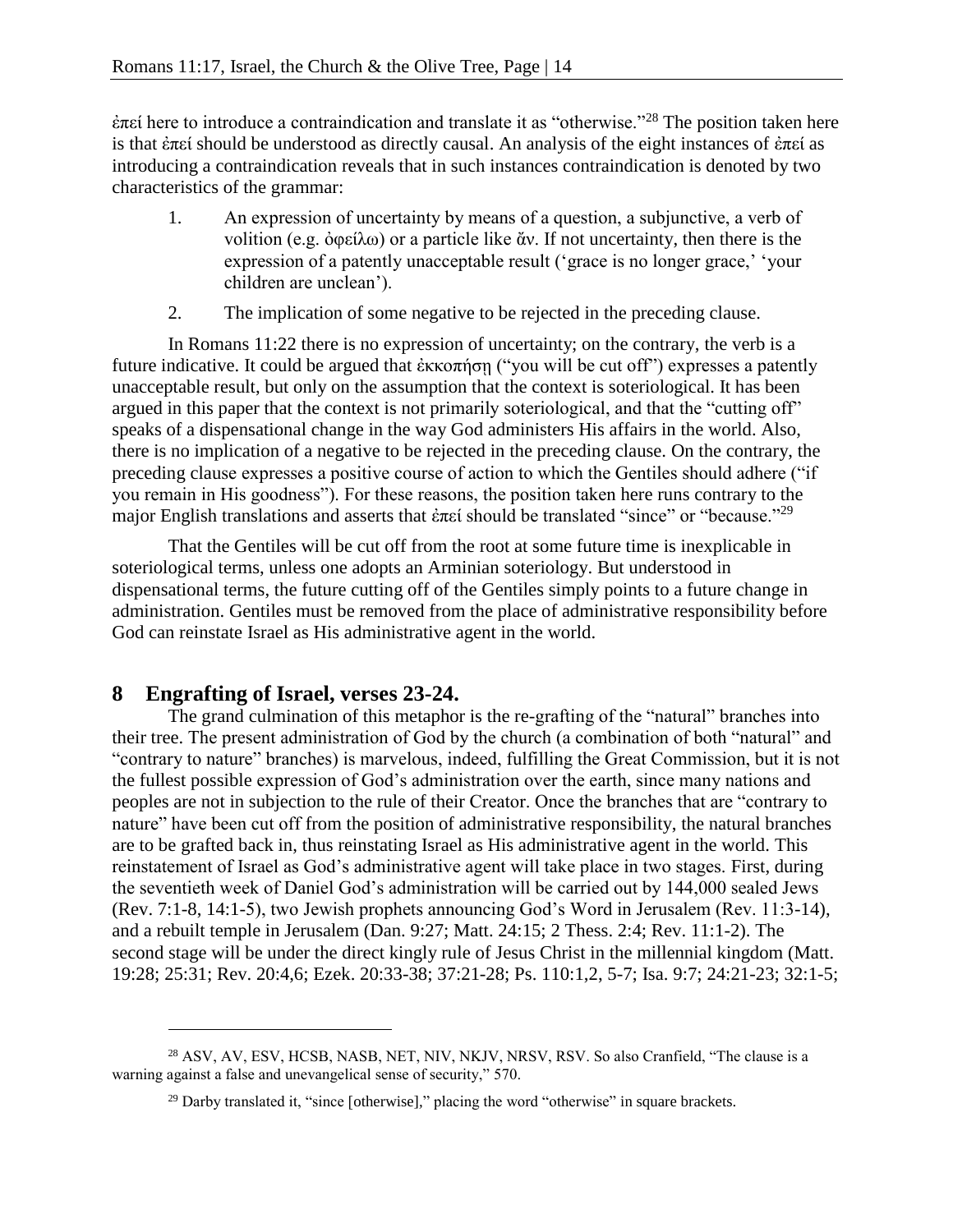33:17-24; 60:1-22; Jer. 23:5-8; 33:14-26; Dan. 2:44-45; 7:13-14,18,22,27; Hos. 3:5; Obad. 19- 21; Mic. 2:12-13; 5:2-4; Zeph. 3:14-20; Zech. 9:9-17; 14:9-21).

For much of the history of the church, it seemed unlikely that Israel would ever be reconstituted as a nation. Like branches long broken off from their tree, who could imagine that such dried up, withered branches could ever be grafted back into their tree and bear fruit? Paul's reply to such a scenario is, "God is able to graft them in again" (verse 23). No doubt, such a human impossibility led most theologians from Augustine (several centuries after Israel's breaking off) to the reformers (a millennium and a half after Israel's breaking off) to prefer an amillennial explanation of God's kingdom.<sup>30</sup> It was not until Darby and the following resurgence of Dispensationalism that significant numbers of theologians adopted a consistent, literal interpretation of eschatological portions of Scripture and dared to believe that "God is able to graft them in again."

### **Conclusion:**

 $\overline{a}$ 

The engrafting of the Gentiles referred to in Romans 11:17 is seen by some as support for the view that the Church is somehow involved in a present, spiritual form of Israel's kingdom, wherein Gentiles are being "grafted in" to salvation. This paper has put forth an argument that Romans 11:17 is not referring to a soteriological theme at all. Rather, this verse is referring to the Church's present dispensational position, serving as God's administrative mediator on the earth during the present age, and Israel's future reconstitution as a nation for the millennial reign of Christ. The "root" into which this grafting is taking place is the position of mediatorial responsibility. The entire context of Romans 9-11 is one which describes Israel's relationship to God in terms of dispensational responsibility and participation. To import a soteriological theme into this dispensational context ultimately leads to Arminian conclusions when discussing the "breaking off," "engrafting," and "cutting off" referred to in this passage. However, when seen from a dispensational perspective of discussing mediatorial responsibilities, the "breaking off," "engrafting," and "cutting off" fit neatly, without confusion or contradiction into a premillennial, pretribulational, dispensational view of the progress of the ages.

Today is a great day of opportunity. Jesus Christ is building His Church. It's been under construction for nearly 2,000 years. One day, perhaps soon, the Church will be cut off from its administrative responsibilities on earth and Christ will take His bride to the Father's house. At that time, administrative responsibility will return to Israel. But, just as in the Apostle Peter's day, there are many skeptics today who ask, "Where is the promise of His coming? For, since the fathers fell asleep, all things continue on since the beginning of the creation" (2 Pet. 3:4). One of the reasons for this skepticism in Peter's day, was the apparent failure of God to bring Israel into the kingdom.

2 Peter 3:8–9 says, "But do not let this one *fact* escape your notice, beloved, that with the Lord one day is like a thousand years, and a thousand years like one day. The Lord is not slow about His promise, as some count slowness, but is patient toward you, not wishing for any to perish but for all to come to repentance." The same God who has brought Israel back from captivity to form a modern nation in the world, may soon bring His chosen people of old into the

 $30$  Some notable exceptions from this period of time include such premillennarians as the Donatists, Joachim of Fiore, and the Anabaptists.